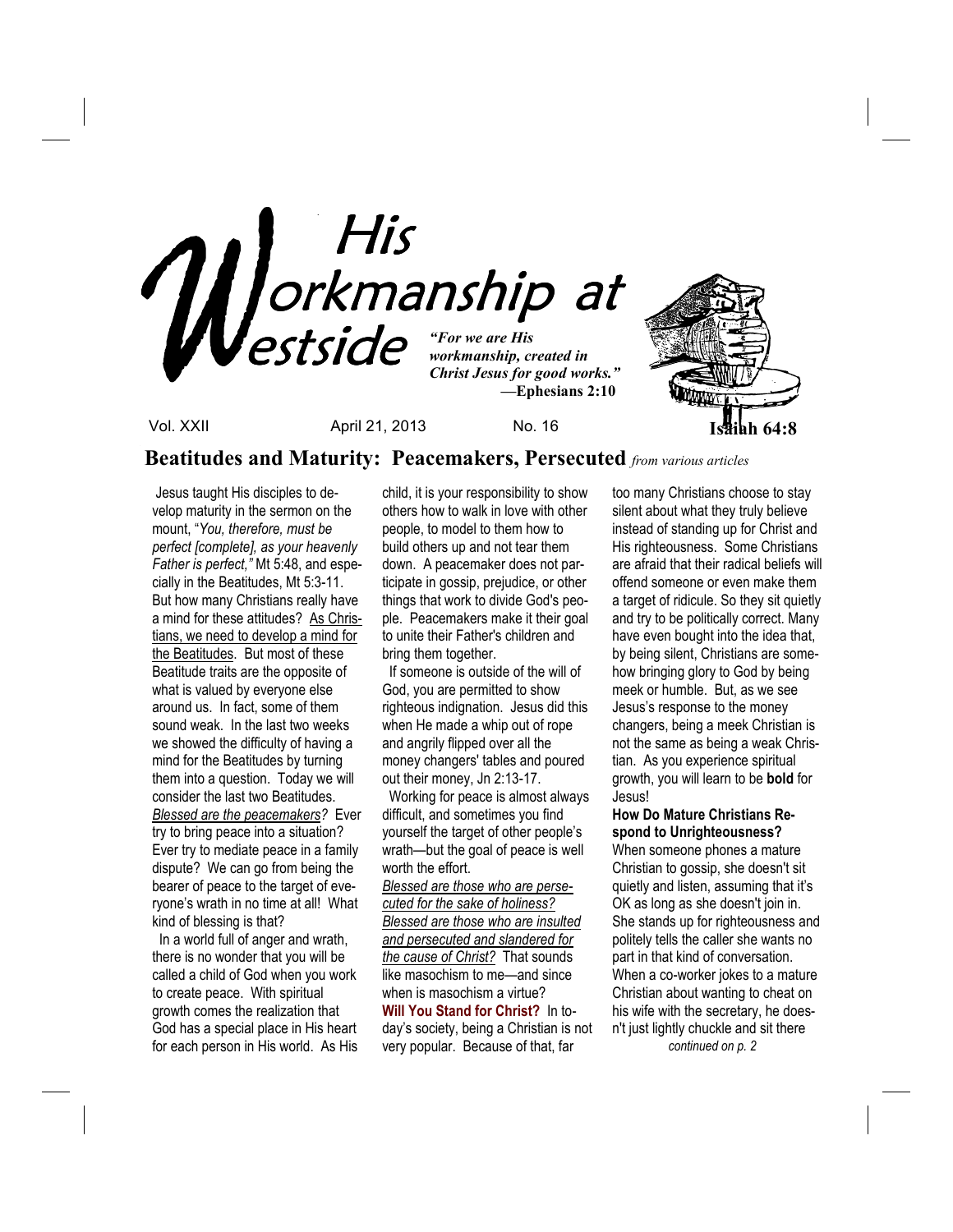### **"...May you stand perfect and complete in all the will of God." —Colossians 4:12**

like a little mouse. He stands up for righteousness and tells him that sort of joke makes him sad that many married couples don't seem to enjoy marriage as God intended them to. When it's time to vote for the best candidate, the mature Christian doesn't blindly pick a political party because that's what's popular with his friends. He stands up for Christ and votes as closely to the Word of God as his options allow. One of the true tests of spiritual growth is how we handle opposing spiritual viewpoints. Are we too afraid of persecution to speak up and be heard? Do we lack love in our hearts? Are we rude and hurtful? Or do we speak the truth in love, Eph 4:15, and allow God to use us to bring others to righteousness? As far as persecution and insults are concerned, everyone experiences

them at some point in life. So the crucial question is not *Will* I suffer persecution?—because soon or later we all will. The key issue is *For what* will I be persecuted?—Will it be for doing evil, or will it be for following Jesus Christ? There's no peace in suffering for wrongdoing, but there is peace—and joy—in suffering for Christ, as Jesus indicated in the final beatitude. *"If it should be God's will that you suffer, it is better to do so for good deeds than for evil ones,"* 1 Pet 3:17; see also 2:20. Christ's joy and peace begin in this life; they reach their fulfillment in heaven. Peter put it beautifully in 1 Pet 4:12-19. *"... rejoice that you partake of Christ's sufferings, so that when His glory is revealed, you may also be glad with exceeding joy. If you are reproached for the name of Christ, blessed are* 

### **The World Is Upside-Down** *by David Limbaugh (continued from p. 4)*

bigger issue." Boykin served more than 36 years in the Army, and since his retirement he's seen withering attacks on religious liberty. Among the incidents: ● a war games scenario at Ft. Leavenworth that identified evangelical groups as potential threats; ● A 2009 Dept. of Homeland Security memo identifying future threats as coming from pro-life groups and evangelicals; ● A West Point study released by the USMA's Combating Terrorism Center that linked pro-lifers to terrorism; ● banning prayers that mention Jesus at funeral services for veterans at Houston's National Cemetery; ● rescinding an invitation to Franklin Graham to speak at the Pentagon's National Day of Prayer service because of his comments about Islam; ● banning Bibles at Walter Reed Army Medical Center (a decision later countermanded); ● removal of crosses from a chapel in Afghanistan

because the military said the icon disrespected other religions; • an order to Catholic chaplains not to read a letter to parishioners from their archbishop related to ObamaCare mandates. The Secretary of the Army feared the letter could be viewed as a call for civil disobedience.

 But Boykin called last week's email the most egregious attack. "That kind of rhetoric is isolating the institution of the military from a large sector of the American population," he said. "This is an attack not only on the Christian [sic] faith, but on fundamental, traditional American values."

 We see this kind of wrongheaded thinking with ever greater frequency in our culture. The idea that evangelical Christians and Catholicism can be listed as extremist organizations by anyone is troubling enough—but even more so in a publication paid for by taxpayer dollars This episode may be isolated to the

*you, for the Spirit of glory and of God rests upon you… on your part He is glorified… Therefore let those who suffer according to the will of God commit their souls to Him in doing good, as to a faithful Creator,"* cf. 1 Pet 2:23; Phil 3:8-10.

 Whether you fit the entire description of a mature Christian today or not, the fact that you are reading this means that you have a desire in your heart to grow and become complete in Christ. Pray and tell God that you are committed to your spiritual growth. Ask Him to develop these characteristics within you. Confess your faults to Him daily, and ask for His Holy Spirit to continue to work in you and mold you into His own work, a mature, godly Christian, so you may be complete, wholly dedicated to Him. Your God is faithful. He will do it!

Army spokesman, but the thought giving rise to this twisted perspective is anything but unique.

**2. Planned Parenthood Lobbyist Says Killing Infant Who Survives Abortion Is Decision of Mother.** In the Florida Statehouse, where legislators were considering a bill to require abortionists to provide medical care to an infant who survives an abortion the same type of bill President Obama opposed as an Illinois state senator— Alisa LaPolt Snow, the lobbyist representing the Florida Association of Planned Parenthood Affiliates, testified that her organization believes the decision to kill an infant who survives a failed abortion is the prerogative of the mother and her abortion doctor. It must not escape your attention that Snow repeatedly affirmed that she was speaking not on her own behalf but on behalf of her organization. If this does*continued on p. 3*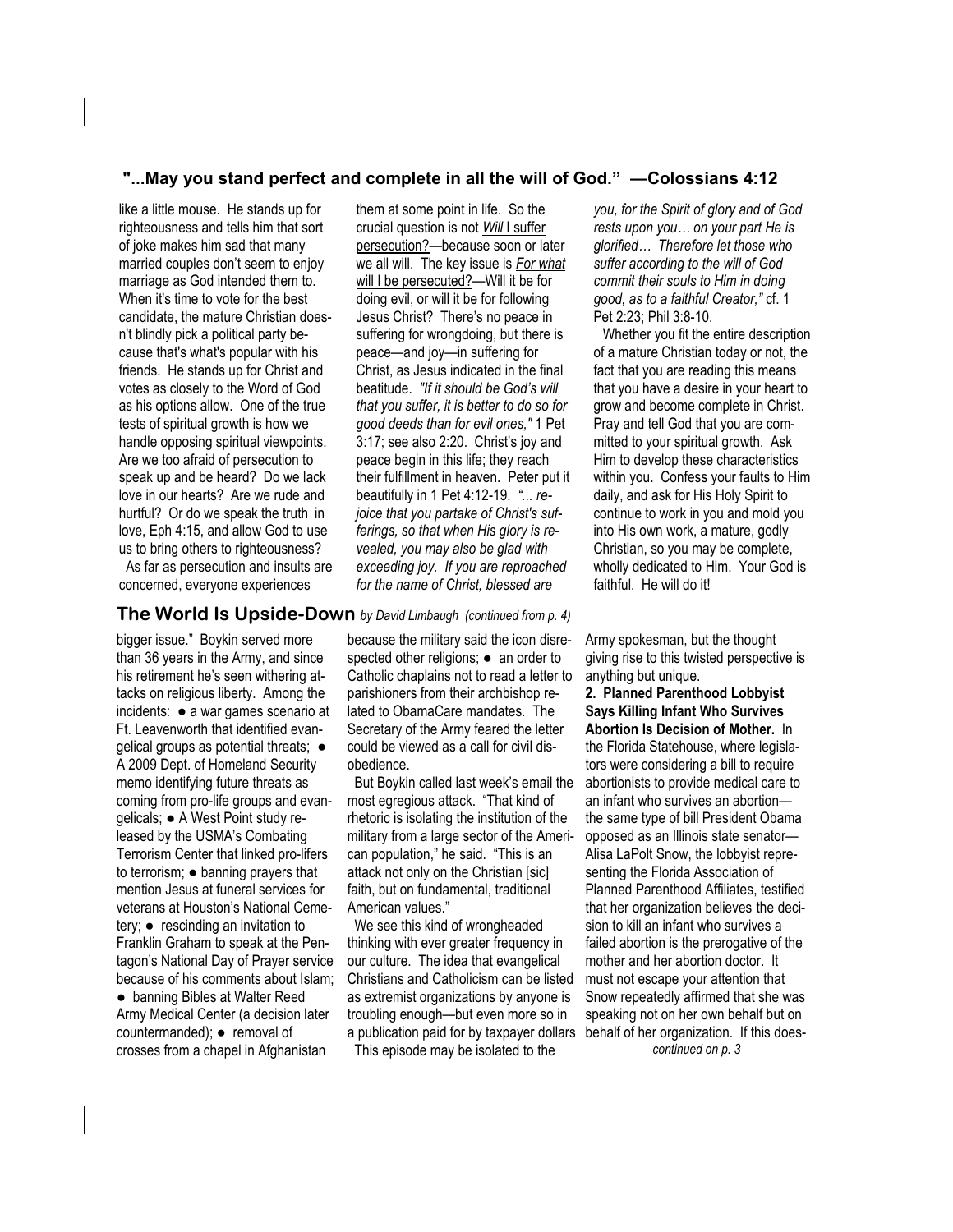

with all the fullness of God." —Ephesians 3:19

**World Is Upside-Down** *from p. 2*  n't repulse you, you might need a stimulant to jump-start your moral blood pressure. If you think this is isolated thinking, then you might need to do a little more research into PP and the overall culture of death we are witnessing in this nation.

 When Snow was pressed on her position, she reportedly betrayed no moral reservations. Rep. Jim Boyd asked her, "If a baby is born on a table as a result of a botched abortion, what would Planned Parenthood want to have happen to that child that's struggling for life?" She replied, "We believe that any decision that's made should be left up to the woman, her family, and the physician."

 Stop right there. Pro-abortionists will still argue, disingenuously, I believe, that abortion does not involve the killing of a live human being, but no one can argue this is anything short of premeditated murder. Let me repeat: premeditated murder. Yet we have a woman, representing a major organization that is cherished by the political left and receives government funding [one for which President Obama risked shutting down the government if it lost its federal funding], arguing for the right to commit murder. There are no words for *shocking* and *depraved*  that can adequately describe this evil.

# Discipleship Here At Home

**3. Professor Says Children Don't Belong to Families, but to State.** A professor at Tulane, Melissa Harris-Perry, has endorsed the concept of human ownership by the state. [This is the Perry who referred to a fetus as "that thing."] In a promo for her MSNBC show, she said, "We've always had a private notion of children, your kid is yours and totally your responsibility. We haven't had a very collective notion of these are our children." Collectivism, of course, is a tenet of socialism. Newsbusters' Ken Shepherd wrote: "the notion of collective responsibility for children was a philosophy that undergirded the Cultural Revolution in Communist China under Chairman Mao." Defending her statements, Harris-Perry further stated, ""This isn't about me wanting to take your kids. This is about whether we as a society, expressing our collective will through our public institutions, including our government, have a right to impinge on individual freedoms in order to advance a common good." Do you think Professor Harris-Perry champions vouchers for school choice, so that you, the parent, can make decisions about your child's education? Of course not nothing collective about your desires for your child's future. Think about it: those tiny ones who had their throats slit by abortionist Kermit Gosnell are the direct result of the Lean Forward campaign and Harris-Perry "expressing" their "*collective will through our public institutions,*" and you and I pay for it.

 These incidents used to be rare, fringe occurrences, but have now elbowed their way into mainstream culture. I am saying the forces of evil have the upper hand and will ultimately prevail if the current attitude of apathy and moral indifference continues to imprison our will to fight for what is right. It's up to us.

**PRAY FOR healing, protection, help, and comfort here & away Matt Reames**—will be in ICU Mon-Fri to test his brain fluid pressure; a monitor will be placed after drilling into his skull **Madge Wallace—**lung cancer; suffering pain and nausea

**Rod Green—**thyroid trouble **Menards—**aging; **Lloyd**, staph infection on toes from diabetes; **Virginia,** now legally blind from rapid macular degeneration; high BP

**Mark Campbell**—full recovery expected from "brain bruise"

**Judy Strand**'s son **Joe Huff**—recurrence of neurological symptoms, black-outs, from brain injury he suffered in a 2007 car accident **Alexander Gintchin**'s classmate, **Jack Miller**—2 brain tumors; age 6

 **CHRONIC CONDITIONS Logan Corray; Rocco Sangellino Jr; Addison Tope; Pat Wilkes**—asthma **Pearl Chapman**—leg pains; pancreatitis **Nell Free—**heart; spinal pain **Autumn Hadders—**epilepsy **Jonathan Hadders—**RA **Kirk Johnson—**worsening MS; needs help around his house **Sandra Perry**—neuropathy from diabetes **Cheryl Reames**—diverticulitis; fibromyalgia **Lynda Szymanski**—COPD, lung *+#+#+#+#+#+#+*

*Job concerns* **Andrew Tope** and **Frank Savarese** are seeking jobs. **The Menards'** son is out of work. **Cheryl Reames** begins a new job next week. *Expecting* **Marie Carlson**—-July 1 girl; **Amy Vander Kooi**—August, boy.

*Traveling* **Pat Campbell** is in AR caring for her parents: **Ruth Hice**  fell and broke her arm; **Delmar Hice**  has recovered from pneumonia. Cards to: 28345 Highway 69 W, London, AR 72847. **Larry** will join them Wed-next Sun (cancel last wk)